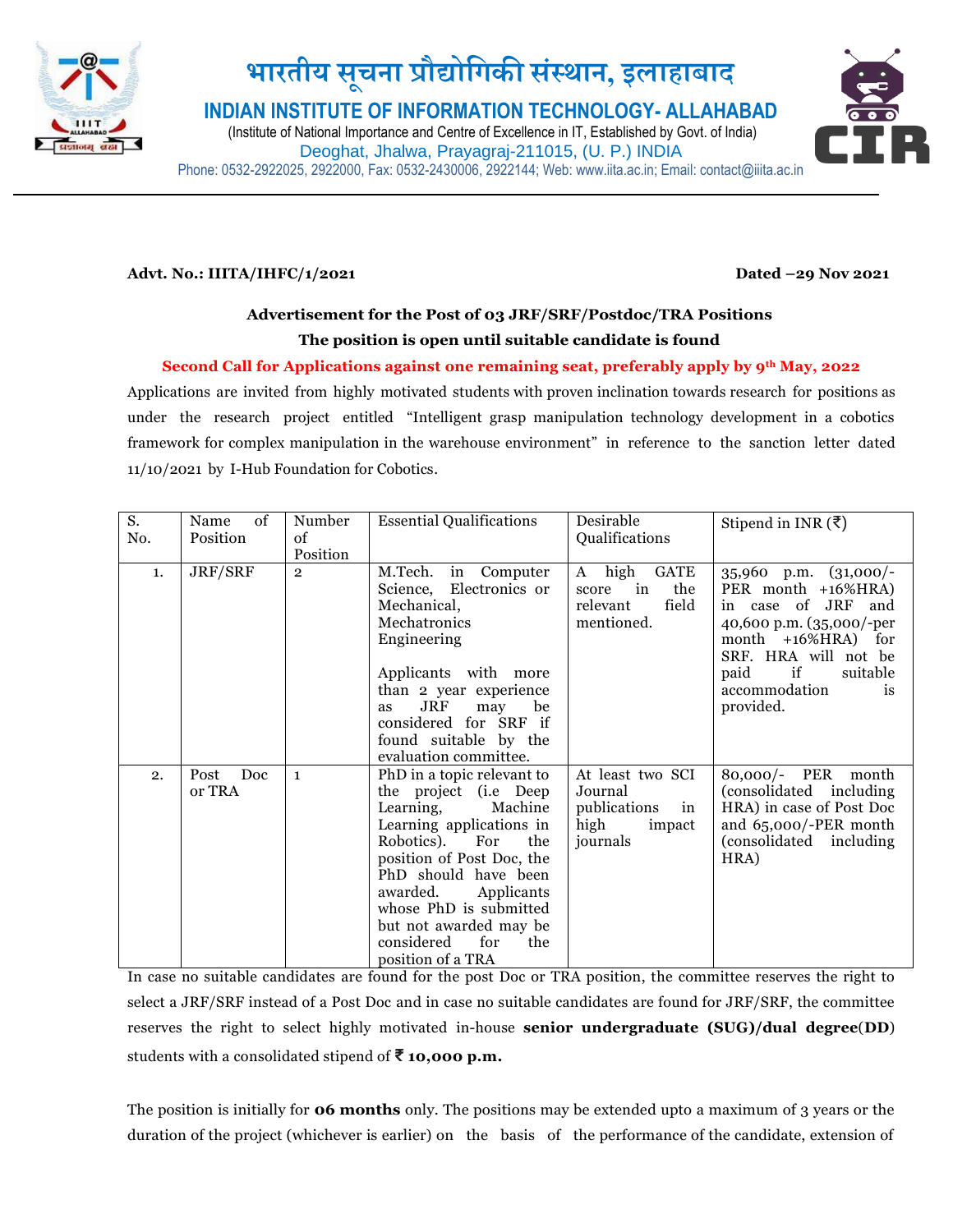the project and receipt of funds from the sponsoring agency.

The span of the project is robots in a warehousing scenario using vision and planning based techniques. Therefore, the candidate with a prior exposure to Computer Vision, Deep Learning, Artificial Intelligence, Machine Learning, Robotics, Control, Autonomous Mobile Robots, Planning, Robot Operating System, Gazebo, SLAM, etc. will be preferred.

The duly completed application on prescribed soft copy format together with supporting documents (single pdf file) should reach to **[rkala@iiita.ac.in](mailto:rkala@iiita.ac.in)** (Co-PI of the project)**.** The subject of email should be "Application for the post of JRF/SRF/PostDoc/TRA/SUG/DD Position under the research project "Intelligent grasp manipulation technology development in a cobotics framework for complex manipulation in the warehouse environment"

The position is purely temporary and will be governed by the Funding agency's rules & service conditions of Center of Intelligent Robotics(CIR)/R&D cell, IIIT Allahabad from time to time.

The advertisement is a rolling one. However, completed applications which reach within **one month** from the date of publication of the advertisement, the first round of selection will be done based on those applications. If all positions do not fill up in the first round of selection, new applications will be considered on a monthly basis till all the positions are filled.

### **Note**

- *1. Most possibly the interview will be on online mode due to the current COVID pandemic situation.*
- *2. If selected, the candidate has to join immediately and reside on campus after fulfilling the health and quarantine period conditions laid by the Institute HealthCentre.*
- 3. The applicant will be responsible for the authenticity of information, other documents and photographs submitted.
- 4. The Institute reserves the right to accept application at any time, and consider candidates of exceptional credentials without applications. Qualification and experience may be relaxed by the Institute at any point of time for otherwise exceptional candidates.
- 5. Mere, possessing the prescribed qualification does not ensure that the candidate would be called for Interview. The Candidates will be shortlisted on the basis of merit and need of the project.
- 6. Shortlisted Candidates will be informed by e-mail about the interview date. So, the candidate must provide valid E-mail IDs in their applications.
- 7. Shortlisted candidates have to present themselves for the interview on the interview date with updated CV and original and attested photocopies of mark sheets/ certificates in support of their academic qualifications.
- 8. Applicants in employment (private, government or any other organization) are required to submit a "No Objection Certificate" from the employer at the time ofinterview.
- 9. No TA/DA will be paid for appearing in the interview.

**Maximum age Limit:** 40 years as on the last date of application (The upper age limit is relaxable upto 5 years in the case of candidates belonging to SC/ST/OBC/PH and women candidates).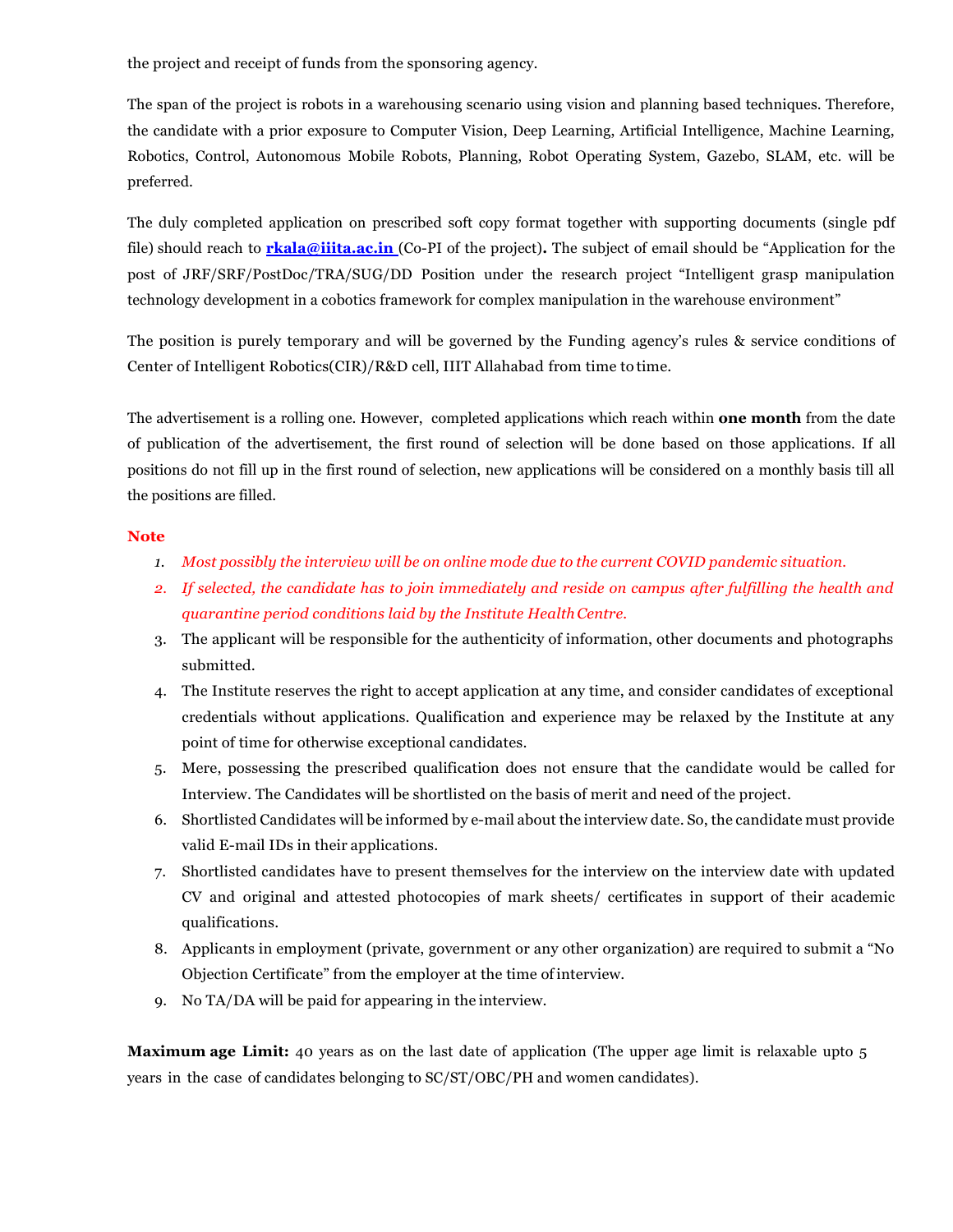**NameofPrincipalInvestigator:Prof.GC Nandi Designation: Professor (HAG) Centre of Intelligent Robotics Indian Institute of Information Technology Allahabad Prayagraj 211015 (UP), India**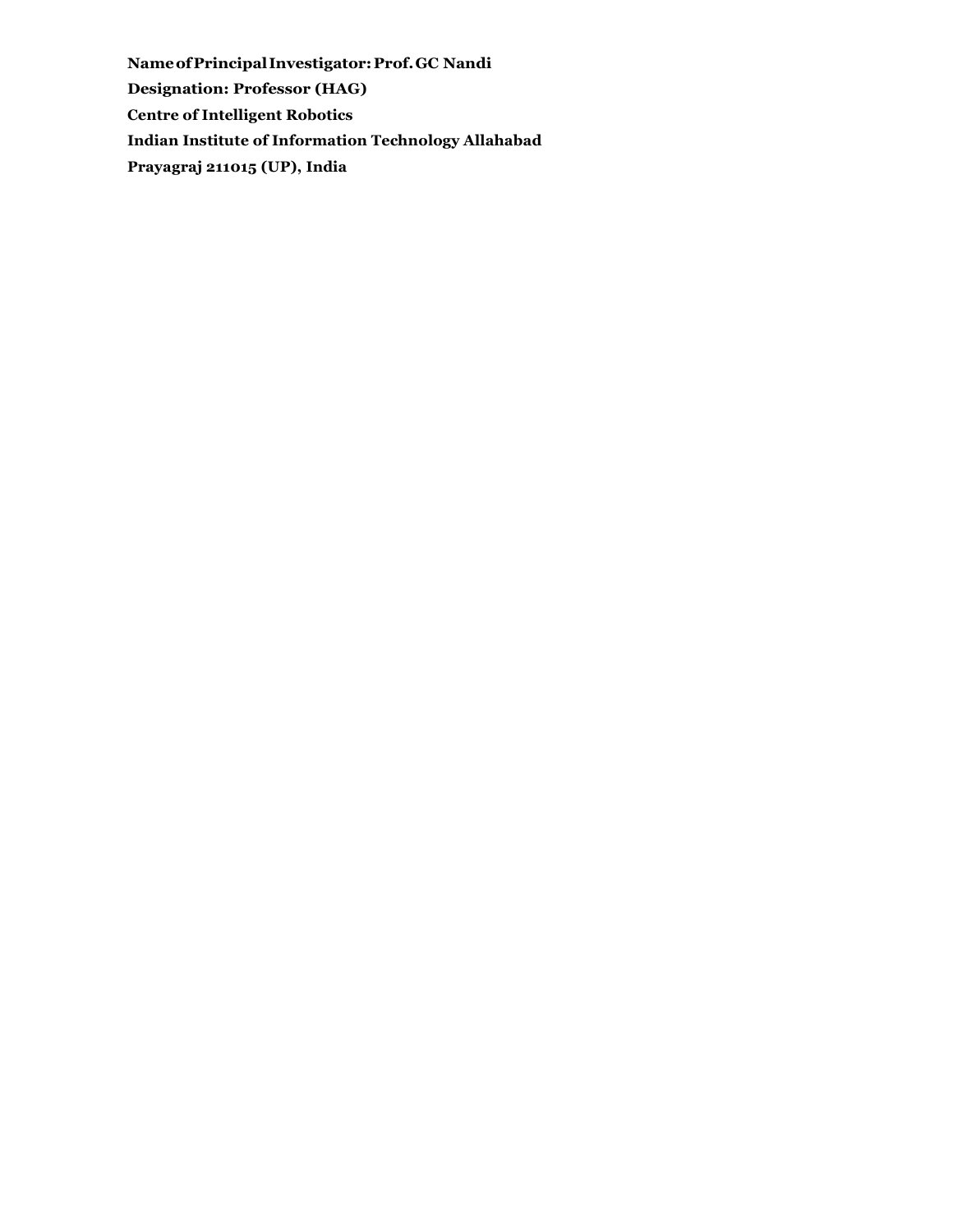

## **भारतीय स ू चना प्रौद्योगिकी सस्ं थान, इलाहाबाद**

**INDIAN INSTITUTE OF INFORMATION TECHNOLOGY- ALLAHABAD**

(Institute of National Importance and Centre of Excellence in IT, Established by Govt. of India) Deoghat, Jhalwa, Prayagraj-211015, (U. P.) INDIA Phone: 0532-2922025, 2922000, Fax: 0532-2430006, 2922144; Web: www.iita.ac.in; Email: contact@iiita.ac.in



### **APPLICATION FORM**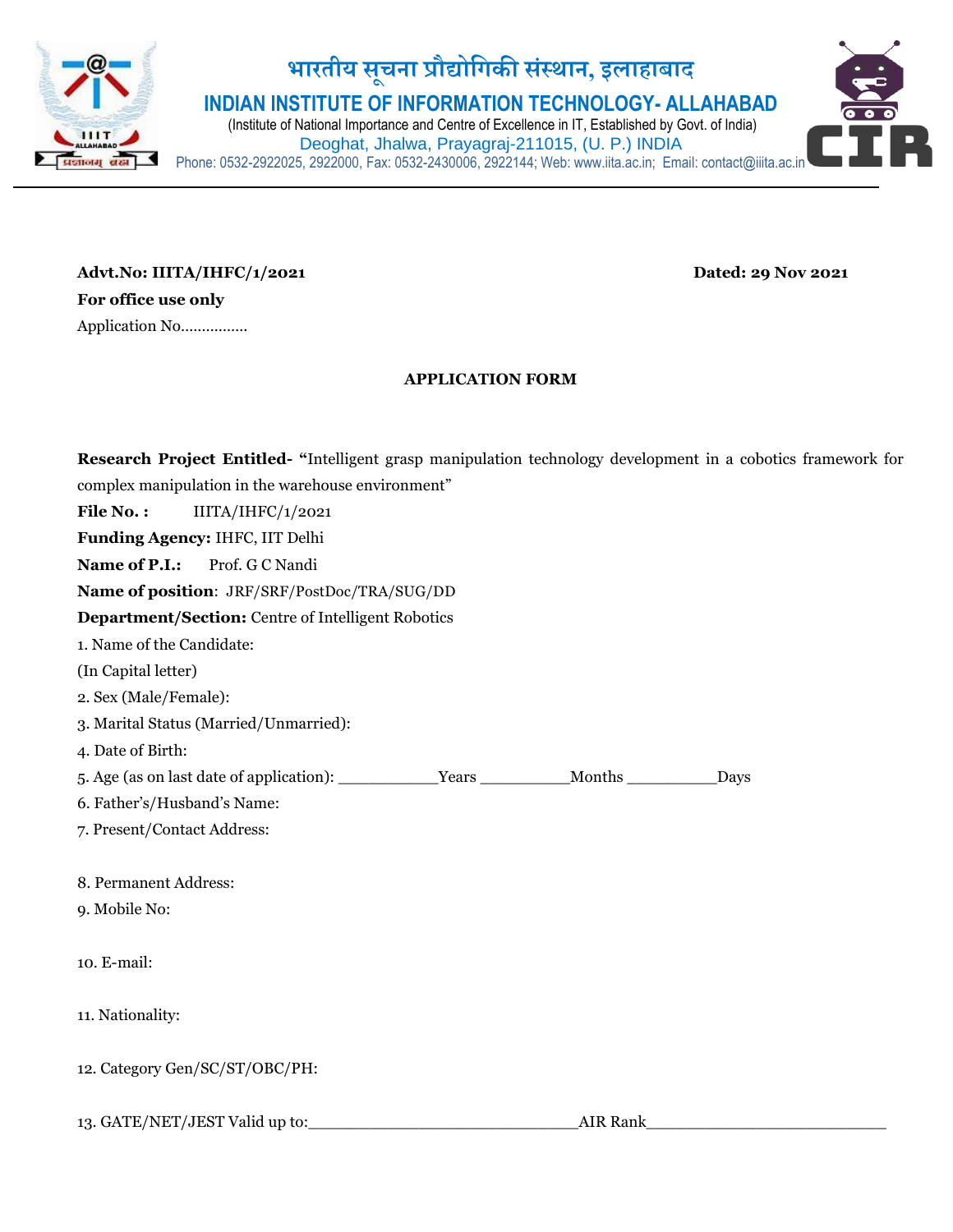|  |  |  | 14. Educational Qualification (10 <sup>th</sup> onward): |
|--|--|--|----------------------------------------------------------|
|--|--|--|----------------------------------------------------------|

| Qualification                 | Subject/Discipline | Board/Institute/Univ. | Year of | $%$ of | <b>Division</b> |
|-------------------------------|--------------------|-----------------------|---------|--------|-----------------|
|                               |                    |                       | passing | marks  |                 |
| 10th                          |                    |                       |         |        |                 |
|                               |                    |                       |         |        |                 |
|                               |                    |                       |         |        |                 |
| 12th                          |                    |                       |         |        |                 |
|                               |                    |                       |         |        |                 |
|                               |                    |                       |         |        |                 |
| B.E./B.Tech/ or               |                    |                       |         |        |                 |
| equivalent                    |                    |                       |         |        |                 |
|                               |                    |                       |         |        |                 |
| M.E./                         |                    |                       |         |        |                 |
| $\mathbf{M}.\mathbf{Techn}^*$ |                    |                       |         |        |                 |
|                               |                    |                       |         |        |                 |
| $PhD*$                        |                    |                       |         |        |                 |
|                               |                    |                       |         |        |                 |
| Any other                     |                    |                       |         |        |                 |
|                               |                    |                       |         |        |                 |
|                               |                    |                       |         |        |                 |

### **\*Title of M.E/M.Tech/PhD Thesis: Supervisor's name:**

15. Details of Experience in chronological order. Enclose a separate sheet duly authenticated under your signature if necessary

16. Publications details (Attach a separate list, if any, mention all the authors, vol. number, journal name, publication year, page number):

17. Any other information: (Attach a separate sheet)

### **DECLARATION**

I hereby declare that all the statements made in this application are true and complete and nothing has been concealed/ distorted. I am aware that, if at any time I am found to have concealed/distorted any material information, my engagement is liable to be summarily terminated without notice.

Date:

Place: Signature of the Applicant